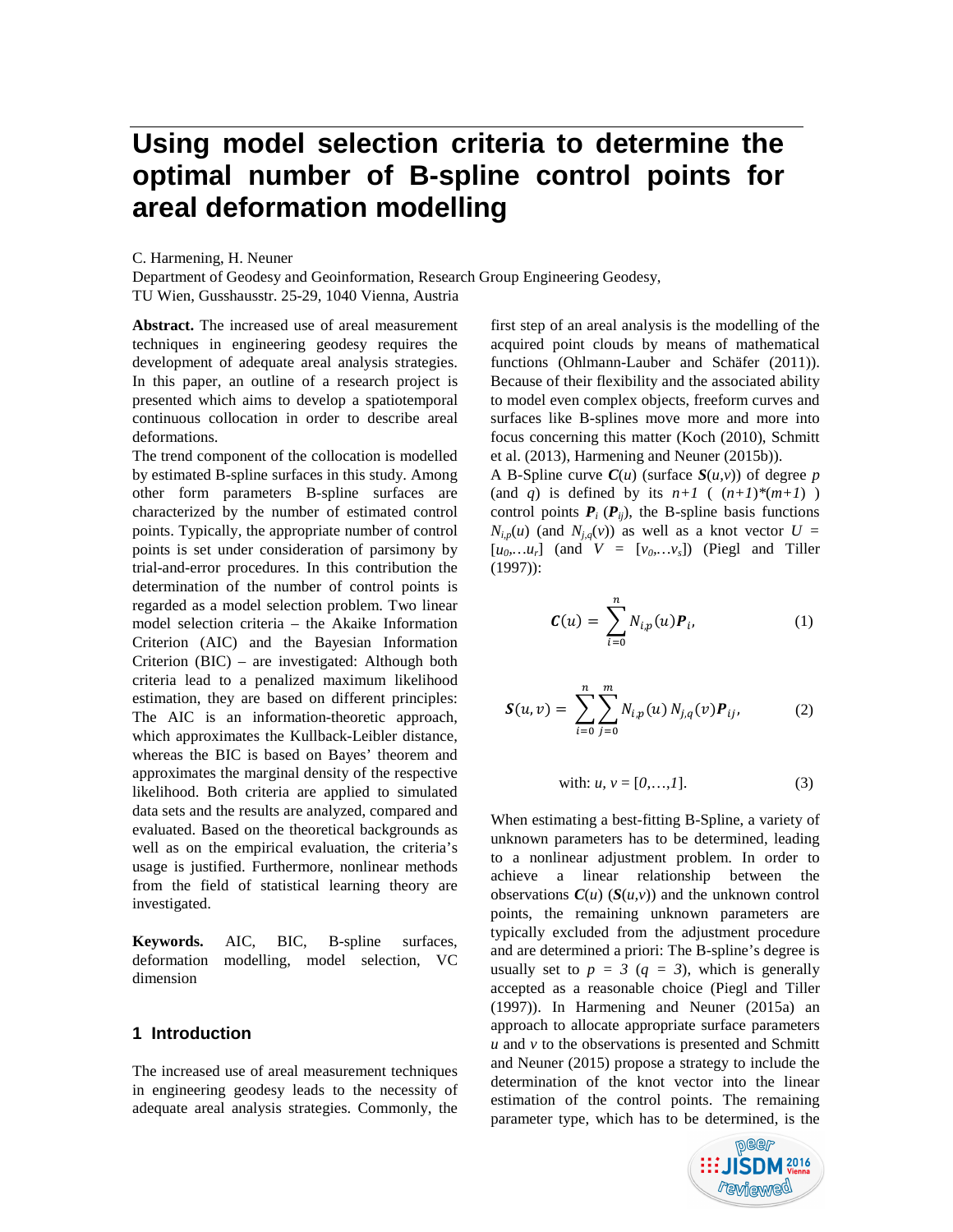number of control points  $n+1$  (and  $m+1$ ), whose influence on the estimation's result is immense, as it determines substantially the B-spline's complexity. Typically, this parameter is chosen quite arbitrary by using trial-and-error procedures. However, regarding this parameter's influence on the estimation's result, a justified choice of the control points' number is inevitable in order to improve the estimation of B-splines.

Gálvez et al. (2015) propose a clonal selection algorithm in order to determine the optimal number of control points and in Harmening and Neuner (2014) first investigations about the use of the model selection criterion AIC are introduced.

Model selection criteria like AIC or BIC were developed to solve tasks in which the optimal model has to be found. They are used in geodesy in order to find the best mathematical function to model ice mass variations (Baur et al. (2012)) or in order to determine the optimal structure of artificial neural networks (Neuner (2012)). In the present paper the investigations of Harmening and Neuner (2014) are carried on and the applicability of those model selection criteria to the determination of the optimal number of estimated control points is investigated.

The paper is structured as follows: In section 2 the fundamental principles of model selection and the mathematical basics concerning AIC and BIC are presented. Section 3 deals with the concrete problem of choosing the optimal number of control points using AIC and BIC. The results are analysed, compared and evaluated. Section 4 gives an outlook to an alternative way to evaluate the complexity of functions and in section 5 the results are summarized and an outlook is given.

## **2 Principles of model selection**

## **2.1 Fundamental principles**

A common task in engineering geodesy is to approximate a finite and noisy data set of size *l* by means of a mathematical function. Typically, the model structure is assumed to be known, and a fixed number of optimal parameters  $\boldsymbol{\theta}$  has to be determined (Cherkassky and Mulier (2007)). This well studied task of parameter estimation is usually solved by means of the least squares method or the maximum likelihood (ML) theory (Koch (1999)).

However, the observed phenomena have in general physical and mathematical structures which are not known in all their diversity a priori. In order to avoid a failure of classical parameter estimation in cases when the assumed parametric structure is wrong, flexible learning methods are used: Those methods are built on wide sets of function classes *f(x,*  $\theta$ *),*  $\theta \in \Theta$ , which are able to approximate each continuous function with a certain amount of precision. The problem of finding an adequate functional description of the data is thus extended by choosing the optimal model complexity in addition to the optimal parameters (Cherkassky and Mulier (2007)).

Model selection deals with the problem of how to choose the optimal model from a given set of models, following the principle of parsimony, which states that a good model has to be as simple as possible while being a good approximation of the data (Burnham and Anderson (2002)). The compliance of this fundamental principle is identical with the finding of a trade-off between the function's bias and variance respectively: The more parameters are included into the estimation problem, the better the available training data is approximated, leading to a small approximation error. However, the function's variance increases, which leads to an overfitting. Consequently, the validation error of another realization of the same phenomenon would be large, as not only the observed phenomenon, but also the training data's noise is modelled. On the contrary, models which are too simple have a large bias, as they underfit the data and are not able to describe the observed phenomenon sufficiently well (Cherkassky and Mulier (2007)). The optimal model, which has to find a balance between simplicity and complexity, is chosen by means of model selection criteria, which sort the candidate models according to a certain score (Claeskens and Hjort (2008)). Those criteria can be categorised into two classes (McQuarrie and Tsai (1998)):

• Asymptotic efficient criteria are based on the quote of George Box, who stated that "all models are wrong, but some are useful": The phenomenon which underlies the data is assumed to have infinite dimension. As a consequence, it is not possible to find a model which is able to describe this phenomenon completely. Efficient criteria aim to find a model, which approximates the underlying truth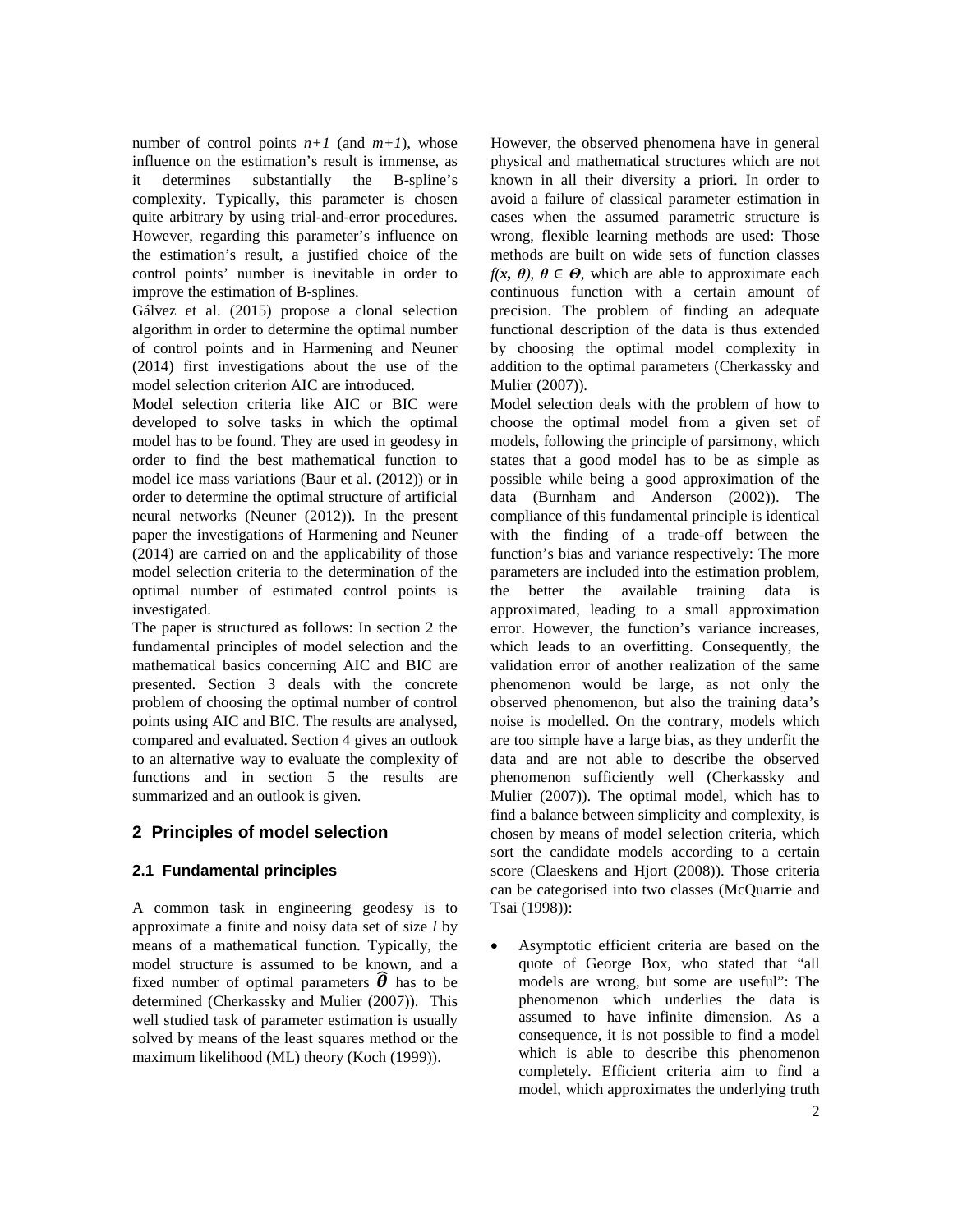(Burnham and Anderson (2002)). The general approach of such criteria is to minimize a distance measure between each model and the truth. Using samples with infinite sample size, those criteria chose that model which produces the minimal quadratic error (McQuarrie and Tsai (1998)).

• Asymptotic consistent criteria assume an underlying truth of finite dimension which is included into the set of candidate models. Those criteria identify the correct model asymptotically with probability 1.

In the following the two most popular model selection criteria AIC and BIC are used as representatives for these two classes in order to investigate the applicability of model selection criteria to determine the optimal number of Bspline control points.

Both criteria are built on ML theory, which choses those model parameters  $\hat{\theta}$  to be optimal, which maximize the conditional probability  $\mathcal{L}(\widehat{\theta})$  data). The principles of ML theory are not regarded in this paper, for further information regarding this topic please refer to Koch (1999)).

#### **2.1 Akaike Information Criterion (AIC)**

The Akaike Information Criterion (AIC) is an asymptotic efficient criterion. According to the definition of those criteria, a certain distance measure has to be minimized. The AIC interprets the model as well as the underlying truth as probability distributions *g* and *f* respectively and minimizes the Kullback-Leibler (KL) distance between these two distributions:

$$
I(f,g) = \int f(x) \log \left( \frac{f(x)}{g(x|\theta)} \right) dx.
$$
 (4)

The KL-distance is a fundamental informationtheoretical measure and can either be interpreted as the distance between two probability distributions or as the loss of information which is sustained, when the model *g* is used instead of the truth *f*.

As the truth is unknown, the KL-distance cannot be minimized directly; instead, the relative KLdistance is used. As a consequence, it is no longer evaluated, which model is the best in an absolute sense, but rather, which model is best compared to the other candidate models (Burnham and Anderson (2002)).

Akaike (1998) proved that the log-likelihood of the estimated parameters is a biased estimator of the expected relative KL-Distance and that the bias is identical to the number of estimated parameters *K*. These investigations lead to the AIC as a penalized log-likelihood criterion:

$$
AIC = -2 \log \left( \mathcal{L}(\widehat{\boldsymbol{\theta}} | \text{data}) \right) + 2K. \tag{5}
$$

Although the derivation of the AIC is not based on the principle of parsimony, the criterion itself finds a trade-off between bias and variance: The loglikelihood attempts to choose that model producing the smallest approximation error, whereas the model's complexity in terms of the number of parameters is penalized by means of the second term in equation (5) (Claeskens and Hjort (2008)).

In case of normally distributed errors with constant variance, the *l* residuals  $\hat{\epsilon}$  of a least-squares regression can directly be used to compute the AICscores (Burnham and Anderson (2002)):

$$
\text{AIC} = l \log(\hat{\sigma}^2) + 2K, \quad \text{with } \hat{\sigma}^2 = \frac{\Sigma \hat{\epsilon}^2}{l} \tag{6}
$$

In case of the least-squares estimation of a two dimensional B-spline curve, the two dimensions of the n+1 control points have to be determined. Additionally, the number of estimated parameters includes the variance factor  $\sigma^2$  (Burnham and Anderson (2002)), which leads to the absolute number of estimated parameters

$$
K = 2(n + 1) + 1.
$$
 (7)

However, the bias in equations (5) and (6) is only equal to the number of estimated parameters *K*, when the sample size is large compared to the number of estimated parameters. In cases, when the ratio  $l/K$  is small  $(l/K < 40)$ , the use of the modified criterion  $AIC<sub>C</sub>$  is recommended:

$$
AIC_{c} = AIC + \frac{2K(K+1)}{l - K - 1}.
$$
 (8)

#### **2.2 Bayesian Information Criterion (BIC)**

The Bayesian/Schwarz Information Criterion (BIC/SIC) was introduced by Schwarz (1978) and is an asymptotic consistent criterion. It evaluates the posteriori probabilities of the candidate models  $M_i$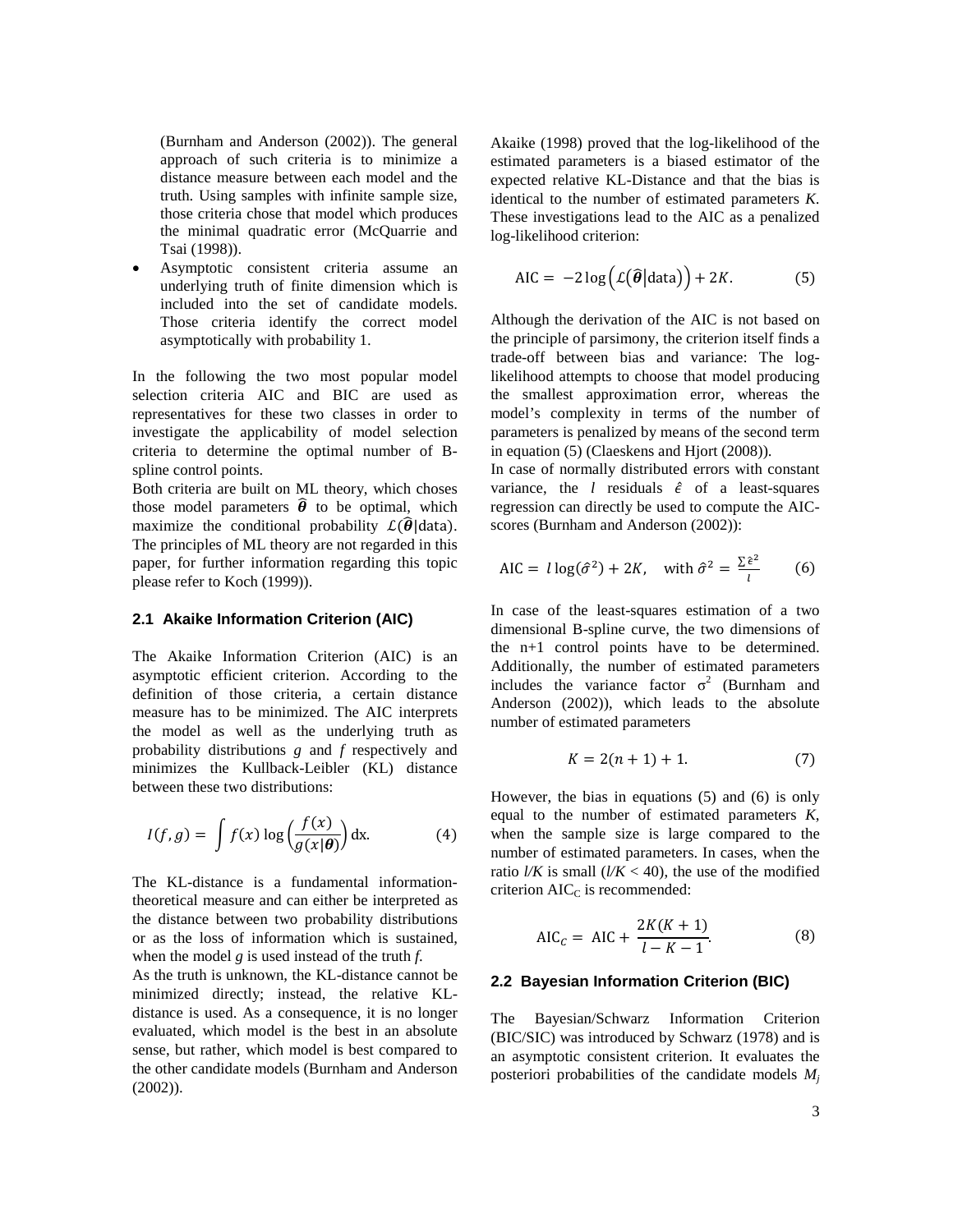$(j = 0, \ldots, n)$  and choses that one which seems to be the most likely according to the given data (Cavanaugh and Neath (1999)).

According to Bayes' theorem, the posteriori probabilities of the models are given by the prior probabilities of the models  $P(M<sub>i</sub>)$ , the unconditional likelihood of the data *f*(data) and the marginal likelihood  $\lambda_{n,i}$ (data) (Claeskens and Hjort (2008)):

$$
P(M_j|\text{data}) = \frac{P(M_j)}{f(\text{data})} \lambda_{n,j}(\text{data})
$$
 (9)

$$
\lambda_{n,j}(\text{data}) = \int f(\text{data} | M_j, \boldsymbol{\theta}_j) \, \pi(\boldsymbol{\theta}_j | M_j) d\boldsymbol{\theta}_j. \tag{10}
$$

The latter is computed by means of the prior density  $\pi(\theta_i|M_i)$  of the parameters  $\theta_i$ , given Model  $M_i$ , as well as the likelihood  $f(\text{data}/M_i, \theta_i)$  =  $\mathcal{L}_{n,i}(\theta_i)$  of the data, given the *j*th model and its parameters.

In equation (9), *f*(data) is constant across all models. Usually, there is no information available concerning the models' prior probabilities, so that they are assumed to be equally likely. As a consequence, the models' marginal likelihoods  $\lambda_{n,j}$ (data) are the critical quantities to be evaluated:

$$
BIC = 2 \log \left( \lambda_{n,j} \text{(data)} \right). \tag{11}
$$

As a closed calculation of this quantity is in general impossible, the marginal likelihood is approximated by means of the Laplace approximation, which results in the final computation of BIC (Claeskens and Hjort (2008)):

$$
\text{BIC} \approx -2\log\left(\mathcal{L}(\widehat{\boldsymbol{\theta}}|\text{data})\right) + \log(l)K. \tag{12}
$$

Comparing equations (5) and (12) it can be seen, that – although the derivations are based on two completely different theories – the criteria themselves differ only slightly: AIC and BIC are both penalized log-likelihood criteria, with BIC imposing a stronger penalty on the models' complexity than AIC for  $l \geq 8$ .

## **3 Determination of the optimal number of control points using model selection criteria**

The derivations of AIC and of BIC are both based on the assumption, that the data sets are independent identically distributed (iid), which cannot be taken for granted in engineering geodesy. For this reason the following basic investigations are not based on real data sets but on simulated ones which fulfil this assumption:

Starting points are a B-spline curve with six control points ( $n + 1 = 6$ ) and a B-spline surface with  $5 * 7$ control points  $(n + 1 = 5, m + 1 = 7)$ , which are superimposed by white noise. In the following the two criteria are investigated with regard to the repeatability and their behaviour in case of varying sample sizes. For this reason, five data sets with varying sample sizes are generated. For each sample size, the noise generating is repeated five times, resulting in 25 data sets which are different realizations of the same phenomenon. One of the realizations of the B-spline curve can be seen in Figure 1.

The sample sizes, which were used, vary between  $l_1=100$  and  $l_5=2000$  in case of the curve estimation and between  $l_1=900$  and  $l_5=4900$  in case of the surface estimation. These sample sizes are smaller than data sets resulting from terrestrial laser scanning commonly are. However, as they are uncorrelated, they are suitable to conclude from them to larger and correlated data sets.

B-spline curves and surfaces respectively are fitted through all those data sets while varying the number of control points in a range from  $n + 1 = [4, \ldots, 15]$  in case of the curve and  $n + 1 = m + 1 = [4,...,11]$  in case of the surface. The resulting residuals are used



**Fig. 1** A simulated B-spline curve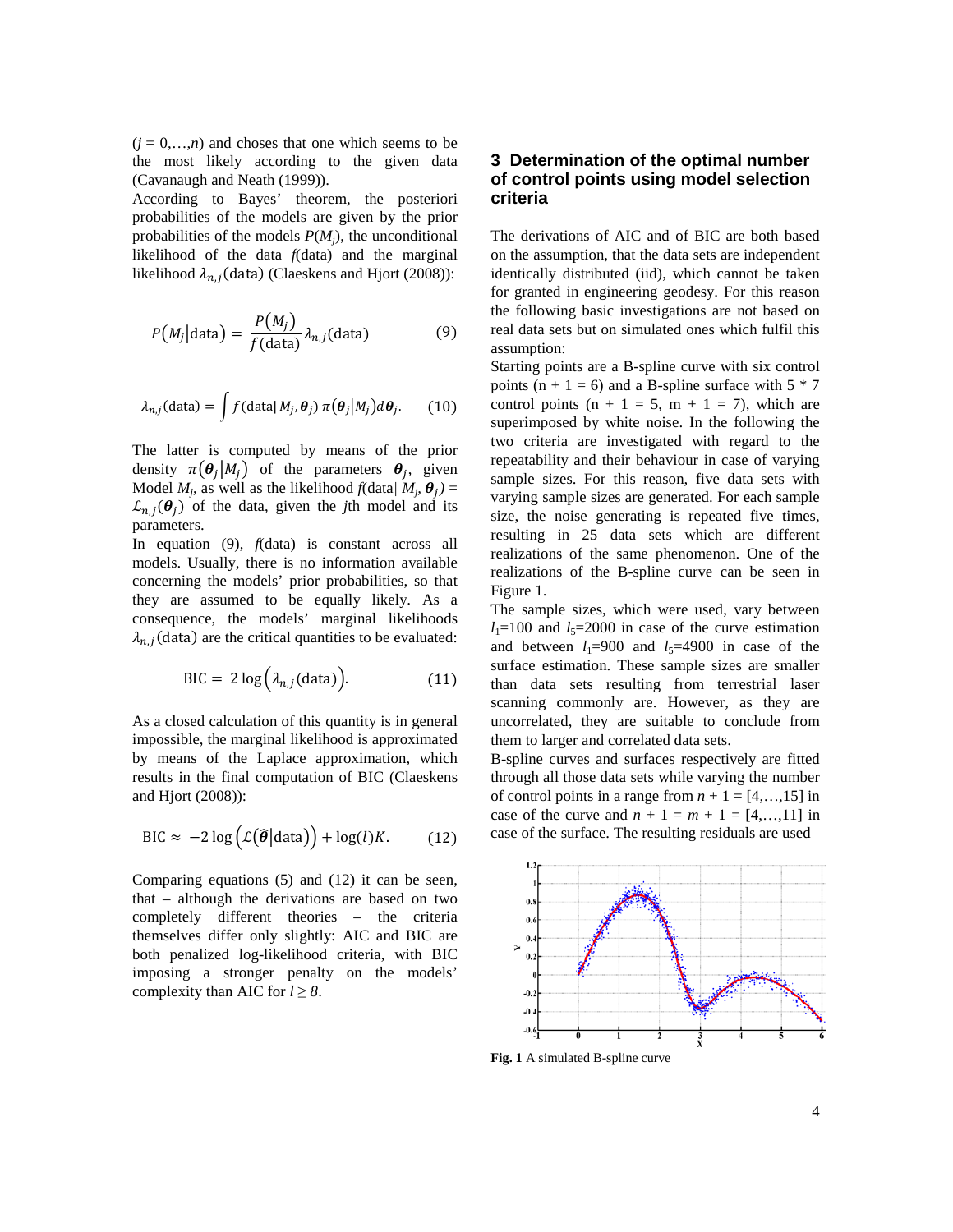**Table 1.** Optimal number of curve control points according to AIC. (The curve was generated with  $n + 1 = 6$ .)

| Sample size  | 100 | 250 | 500 | 1000 | 2000 |
|--------------|-----|-----|-----|------|------|
| Repetition 1 |     |     |     |      |      |
| Repetition 2 |     |     |     |      | 15   |
| Repetition 3 |     |     |     |      |      |
| Repetition 4 |     |     |     |      |      |
| Repetition 5 |     |     |     |      |      |

**Table 2.** Optimal number of curve control points according to BIC. (The curve was generated with  $n + 1 = 6$ .)

| Sample size  | 100 | 250 | 500 | 2000 |
|--------------|-----|-----|-----|------|
| Repetition 1 |     |     |     |      |
| Repetition 2 |     |     |     |      |
| Repetition 3 |     |     |     |      |
| Repetition 4 |     |     |     |      |
| Repetition 5 |     |     |     |      |

to compute the AIC- and BIC-scores (equations (6) and (12)) and the number of control points producing the smallest score is marked to be optimal.

As pointed out before, the determination of Bsplines is much more complex than just estimating the control points. The remaining parameters are determined according to Piegl and Tiller (1997) (knot vector) and Harmening and Neuner (2015a) (curve and surface parameters) respectively.

The optimal numbers of control points for the curve estimation are listed in table 1 (AIC) and in table 2 (BIC): For sample sizes up to  $l = 500$  AIC identifies the actual number of curve control points quite successfully: In at least three out of five cases the optimal number of control points is identical with the actual one and if it is not identical, the optimal number is close to the actual one. However, the larger the sample size is, the more unstable the AIC is concerning the repeatability and the larger the discrepancy between the optimal and the actual number of control points is. This behaviour is well known: AIC follows the notion that more details become visible when the sample size grows. Consequently more complex models have to be preferred (Aho et al. 2014). Altogether AIC has a tendency to overfit the data.

BIC shows a completely contradictory behaviour: For the sample size *l*=100 and *l*=250, BIC has a clearly visible tendency to underfit the data – however, the optimal number of curve control points is always close to the actual one. The larger the sample size becomes, the better BIC choses the

**Table 3.** Optimal number of surface control points according to AIC. (The surface was generated with  $n+1=5$ ,  $m+1=7$ .)

| Sample size | 900   | 1600  | 2500  | 3600  | 4900  |
|-------------|-------|-------|-------|-------|-------|
| Rep. 1      | 8,11  | 10,11 | 10,11 | 6,10  | 7,9   |
| Rep. 2      | 11, 7 | 7.11  | 6.11  | 5,10  | 7.11  |
| Rep. 3      | 5,11  | 11,10 | 9.9   | 11,11 | 11,11 |
| Rep. 4      | 11,11 | 7,11  | 7,11  | 8.11  | 5.9   |
| Rep. 5      | 5.9   | 6.11  | 9.7   | 11,10 | 5,11  |

**Table 4.** Optimal number of surface control points according to BIC. (The surface was generated with  $n+1 = 5$ ,  $m+1 = 7$ .)

| 900 | 1600 | 2500 | 3600 | 4900 |
|-----|------|------|------|------|
| 5,7 | 5.7  | 7.7  | 6,10 | 8,10 |
| 5,7 | 5.7  | 5.9  | 5,7  | 5.9  |
| 5,7 | 5.7  | 5,10 | 5.7  | 5,10 |
| 5.7 | 6.7  | 7.7  | 7.7  | 5.9  |
| 5.7 | 5.8  | 6.7  | 5.7  | 5.11 |
|     |      |      |      |      |

optimal number of control points and – unlike to AIC – BIC is stabilizing at the actual complexity.

A similar behaviour can be observed in case of the surface estimation (table 3 and 4): For the major parts of the data sets, the number of control points chosen by AIC is significantly larger than the actual number of control points. Unlike to the curve estimation, this behaviour can be studied even if the sample size is comparatively small. Only few data sets exist, for which the AIC identifies at least one of the two parameters correctly; the correct combination, however, is never identified.

The results which are yielded by BIC are much more satisfying: Especially, for the sample sizes *l*=900 and *l*=1600, the number of parameters, which is chosen to be optimal, is identical to the actual one. However, unlike to the curve estimation, this result becomes instable with growing sample sizes. Nevertheless, in the major part of the data sets, at least one of the parameters is identified correctly.

Comparing the results of the curve and the surface estimation, it is obvious that it is much more difficult to identify the correct number of surface control points than those of a curve: The estimation of a B-spline surface requires the a priori computation of two knot vectors and two surface parameters for each observation, whereas only one of each is required in case of the curve estimation. Consequently, the uncertainty which is included into the adjustment because of the a priori computations is larger in case of the surface than in case of the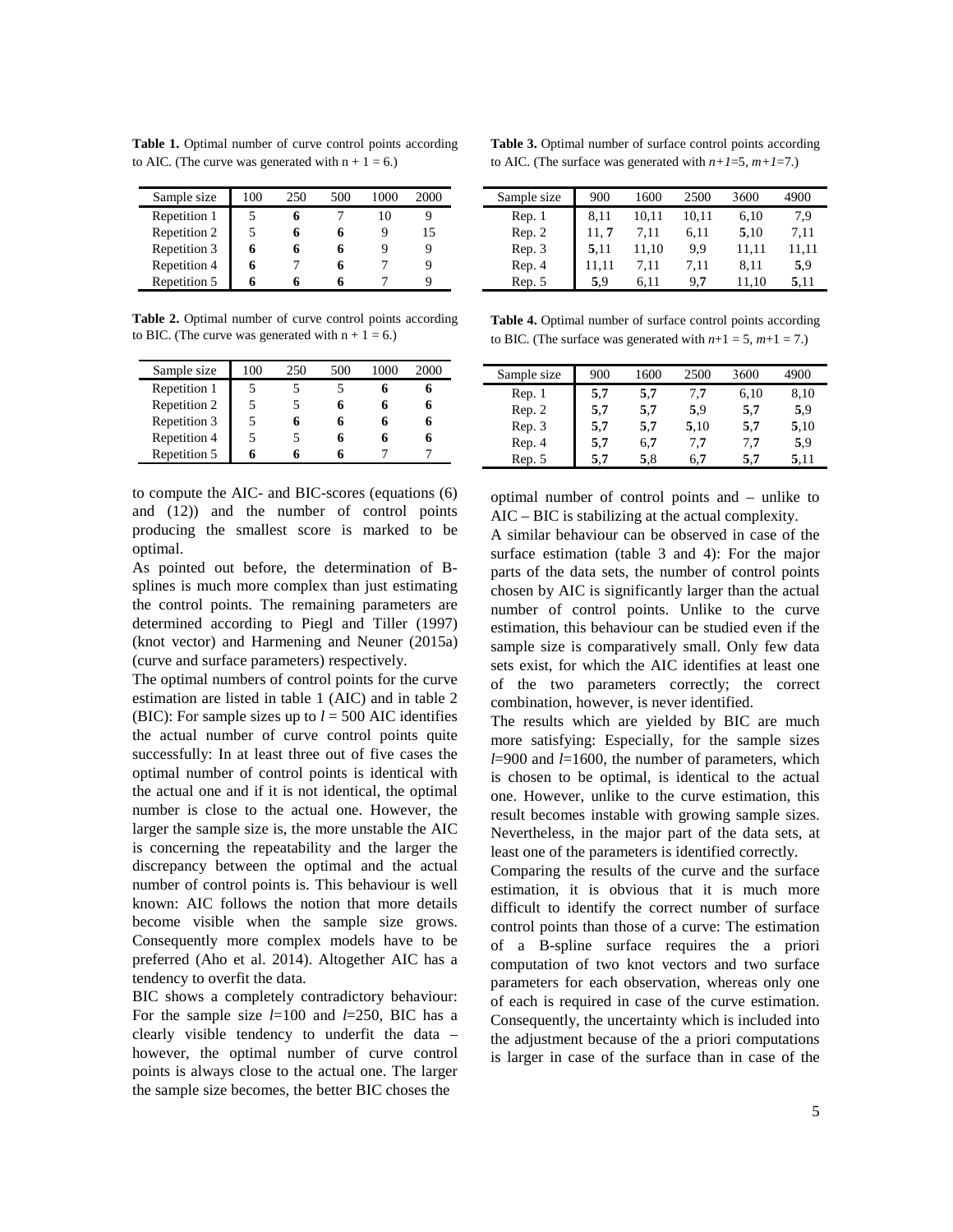curve. This uncertainty is compensated by the inclusion of additional control points.

Altogether it can be noted, that BIC identifies the actual model complexity better than AIC does. However, AIC is based on an idea which seems to be much more suitable for the concrete problem: The curve (surface) estimation is not based on the curve (surface) parameters *u* (*u* and *v*) or on the knot vector *U* (*U* and *V*) which were used to simulate the data, but are determined independently. As the observations are overlaid with noise, the computed curve/surface parameters as well as the knot vectors differ from those, which were used to simulate the data sets. As a consequence, the truth is not contained in the set of candidate models and the concrete goal of model selection in this context should be to find a model which approximates the truth in an optimal manner (AIC) and not to identify the true model (BIC).

At first glance, the results presented above seem to contradict these basic ideas. However, it must be considered, that these basic ideas are valid for the asymptotic case, which is not relevant in practise, where sample sizes are always finite. As in the concrete context the performance properties for finite sample sizes are much more important than those for infinite sample size, BIC seems to be more suitable in order to choose the correct number of control points than AIC does, although the asymptotic properties might let one suggest something different.

As pointed out before, all investigations are based on simulated iid data. A straightforward adaption of the two criteria to correlated data is not possible: In this case the score-function does not have a local minimum and the criteria chose always the maximal possible number of control points, as additional control points are used in order to model the correlations. For this reason a decorrelation of the data is necessary, which requires the knowledge about the data's noise behaviour. First investigations concerning this task can be found in Kauker and Schwieger (2015).

## **4 An alternative way to describe the complexity of B-splines**

In the section above a function's complexity was specified in terms of its number of free parameters *K*.

However, regarding the function  $y = sin(wx)$ , it becomes obvious, that a function having a small number of parameters can be quite complex as well (Cherkassky and Mulier (2007)). For this reason, Vapnik (1998) introduced the Vapnik-Chervonenkis (VC) dimension as a complexity measure for function classes, which is independent of the number of free parameters. The VC dimension is an essential component of the statistical learning theory and forms the basis for structural risk minimization (SRM) which is an alternative to model selection criteria.

This section focuses on the fundamental question, if the SRM is at all suitable in order to determine the optimal number of parameters. In order to answer this question it is investigated, if the VC dimension of the respective B-spline reflects the number of control points in an appropriate manner. For reasons of simplicity, the investigations are limited to the two dimensional B-spline curve in the following.

## **4.1 Definition of the VC dimension**

The VC dimension is a quantity which was originally used in classification theory and was primarily referred to indicator functions. For this reason, the descriptive definition of the VC dimension is given in terms of the classification problem although it can be expanded to real valued functions as well.

In order to define the VC dimension, the term of *shattering* has to be introduced: A class of indicator functions *shatters* a binary data set with sample size *l*, if it can split the data set in all  $2<sup>1</sup>$  possibilities. Figure 2 shows a line in 2D which shatters a data set consisting of three points.



**Fig. 2** A 2D line shatters a data set consisting of three points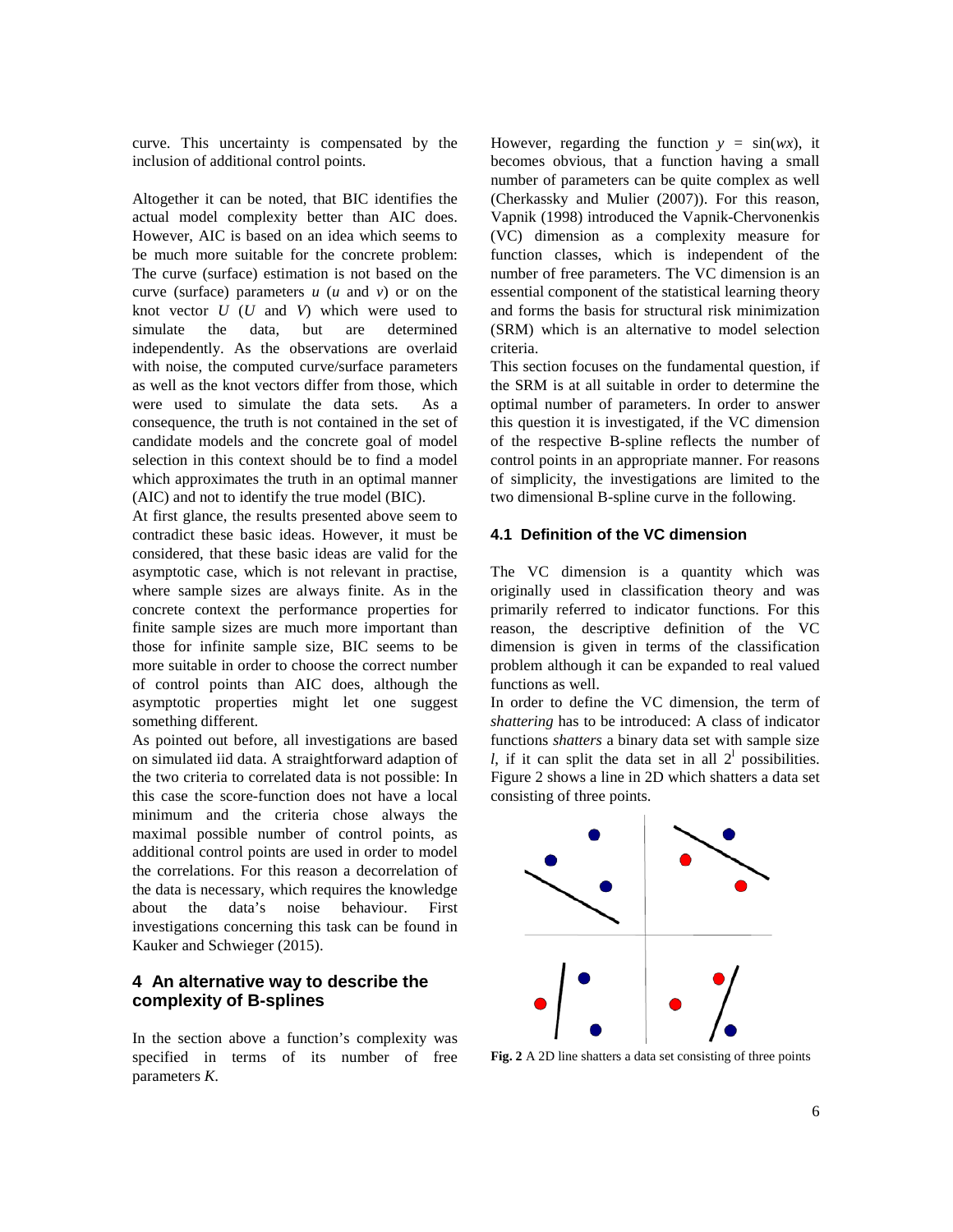The VC dimension of a class of functions  $f(x, \theta)$ ,  $\theta \in \Theta$  is the maximum number of samples, which can be shattered (Cherkassky and Mulier (2007)). In case of the two dimensional line the VC dimension equals three, as there exists a data set consisting of three points, which can be shattered by the line (see Figure 2), whereas a data set consisting of four points cannot be shattered (see Figure 3).



**Fig. 3** A set of four points cannot be shattered by a 2D line.

## **4.2 Estimating the VC dimension of Bsplines**

Although this definition is quite simple and clear, analytical values for the VC dimension exist only for a few classes of functions. For this reason, Vapnik et al. (1994) propose a method to estimate the VC dimension empirically.

The method is based on a theoretically derived formula for the maximum deviation between the frequencies of errors ξ(*l*) which is produced by a classifier on two randomly labeled data sets  $Z^I$  and  $Z^2$  of size *l*:

$$
\xi(l) = \max(|\text{Error}(\mathbf{Z}^1) - \text{Error}(\mathbf{Z}^2)|) \tag{13}
$$

$$
\xi(l) \le \begin{cases} 1, & \text{if } (\tau < 0.5) \\ a \frac{\ln(2\tau) + 1}{\tau - \kappa} (\sqrt{1 + \frac{b(\tau - \kappa)}{\ln(2\tau) + 1}} + 1) \end{cases}
$$
(14)

The constants  $a = 0.16$ ,  $b = 1.2$  and  $\kappa = 0.14928$  are empirically determined by Vapnik et al. (1994). With  $\tau = l/h$ , this formula is a function only of the VC dimension *h* and the sample size *l.* Consequently, the formula can be used to estimate the VC dimension. For this purpose empirical values for ξ(*l*) are computed for different sample sizes  $l_1$ ,  $l_2$  ...  $l_k$ . (for a detailed instruction see (Cherkassky and Mulier (2007))). That integer value of *h*, which produces the best fit between the *k* values and the formula (14) is the wanted VC dimension.

In order to use a B-spline curve as a classifier, the basic idea of a linear classifier is extended: Given is a training data set consisting of *l* coordinate tuples  $(x_1, y_1)$  ...  $(x_1, y_1)$  as well as the corresponding, randomly chosen labels  $L_i \in [0, 1]$ . Wanted is a decision boundary, which separates the training data with minimal training error:

$$
\sum (L_i - \hat{L}_i)^2 = \min. \tag{15}
$$

In case of a linear decision boundary, the estimated labels  $\hat{L}_i$  are given by:

$$
\widehat{\mathbf{x}} = (A^T A)^{-1} A^T L \tag{16}
$$

$$
\hat{L} = A\hat{x} \tag{17}
$$

$$
A = \begin{bmatrix} x_1 & y_1 & 1 \\ \vdots & \vdots & \vdots \\ x_l & y_l & 1 \end{bmatrix} . \tag{18}
$$

In order to expand this idea to a classification by means of a B-spline curve, the input space consisting of *x*- and *y*-coordinates is transformed into a high dimensional feature space as it is usual in classification theory (Cherkassky and Mulier (2007)). The linear decision boundary in this high dimensional feature space is a nonlinear decision boundary in the original input space. In order to achieve a B-spline curve as a decision boundary, the transformation is performed by means of the Bspline basis functions resulting into the classification problem (16) and (17) with:

$$
\mathbf{A} = \begin{bmatrix} N_{0,p}(u_1) & N_{1,p}(u_1) & \dots & N_{n,p}(u_1) \\ \vdots & \vdots & & \vdots \\ N_{0,p}(u_l) & N_{1,p}(u_l) & \dots & N_{n,p}(u_l) \end{bmatrix} . \tag{19}
$$

Using this classifier, empirical values for ξ(*li*) can be determined according to formula (13). In figure 4 those empirical values are exemplarily depicted for a B-spline curve with  $p=3$  and  $n+1 = 6$ . That VC dimension *h*, which produces the best fit between these empirical values and the analytical formula (14) is the wanted VC dimension of the respective B-spline curve.

In this manner, the VC dimension of different Bspline curves can be determined (see table 5). As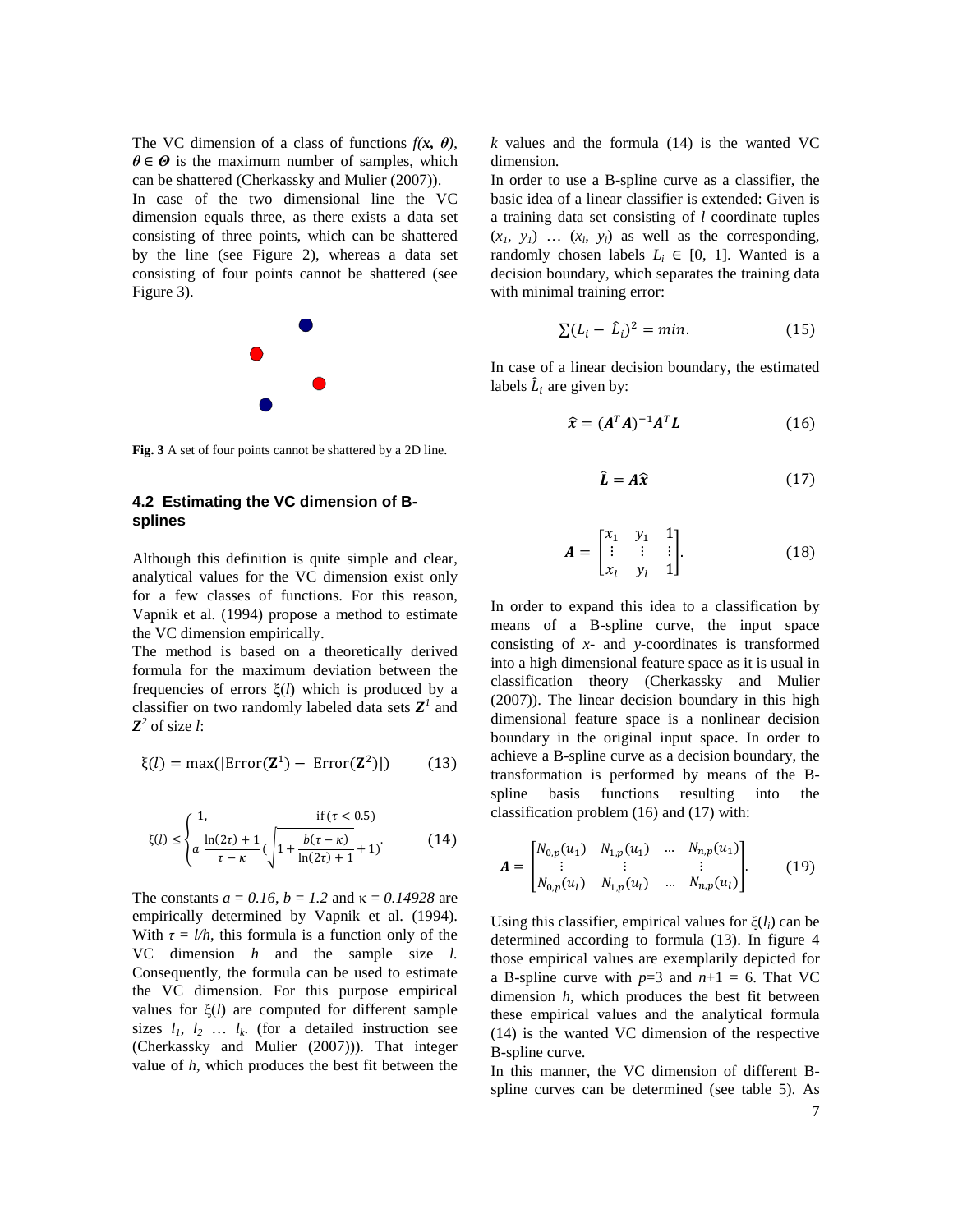

**Fig. 4** Empirical values for ξ(li) (blue points) for a B-spline curve with  $p = 3$  and  $n+1 = 6$  and the best fitting analytical curve ( $h = 10$ , red curve).

might be expected, with increasing number of control points the VC dimension increases.

However, it is not possible to derive an analytical functional relationship between the number of control points and the VC dimension.

Interestingly, the degree of the B-spline curve does not seem to have an influence on the VC dimension.

Altogether it can be noted, that the VC dimension is an alternative way to express the complexity of Bsplines. Consequently, methods from statistical learning theory like structural risk minimization could be an alternative to model selection criteria like AIC and BIC.

**Table 5.** VC dimension *h* of B-spline curves with degree *p* and  $n+1$  control points

| $n +$   |  |  |    |
|---------|--|--|----|
| $p = 3$ |  |  |    |
| $p = 4$ |  |  | l3 |
| $p = 5$ |  |  |    |

## **5 Summary and Outlook**

In the present paper the applicability of the model selection criteria AIC and BIC to the determination of the optimal number of B-spline control points was investigated. Both, for simulated B-spline curves and for simulated B-spline surfaces with iid noise, the results of BIC were much more satisfying than those of AIC: Based on the simulated data, the BIC put out to be an appropriate method to determine the optimal number of control points.

However, in order to make the BIC applicable to real data sets, the concerning noise behavior has to be known in order to decorrelate the data (see Kauker and Schwieger (2015)).

Whereas BIC evaluates the complexity of a function by means of the free parameters, the VC dimension is a complexity measure, which is more or less independent of the number of parameters. First investigations showed, that the VC dimension of Bsplines can be estimated, so that it has to be investigated, if methods from the statistical learning theory represent an alternative to model selection criteria.

## **Acknowledgements**

This paper presents the results developed during the research project "Integrierte raumzeitliche Modellierung unter Nutzung korrelierter Messgrößen zur Ableitung von Aufnahmekonfigurationen und Beschreibung von Deformationsvorgängen" (IMKAD) (1706–N29), which is funded by the Austrian Science Fund (FWF).

## **References**

- Aho, Ken; Derryberry, DeWayne; Peterson, Teri (2014): Model selection for ecologists: the worldviews of AIC and BIC. In *Ecology 95 (3)*, pp. 631–636.
- Akaike, Hirotogu (1998): Information Theory and an Extension of the Maximum Likelihood Principle. In Emanuel Parzen, Kunio Tanabe, Genshiro Kitagawa (Eds.): *Selected Papers of Hirotugu Akaike*. New York, NY: Springer New York (Springer Series in Statistics), pp. 199–213.
- Baur, Oliver; Kuhn, Michael; Featherstone, Will E. (2012): GRACE-Derived Linear and Non-linear Secular Mass Variations Over Greenland. In Nico Sneeuw, Pavel Novák, Mattia Crespi, Fernando Sansò (Eds.): *VII Hotine-Marussi Symposium on Mathematical Geodesy, vol. 137*. Berlin, Heidelberg: Springer Berlin Heidelberg (International Association of Geodesy Symposia), pp. 381–386.
- Burnham, Kenneth P.; Anderson, David R. (2002): Model selection and multimodel inference. A practical information-theoretic approach. Second edition.
- Cavanaugh, Joseph; Neath, Andrew (1999): Generalizing the derivation of the schwarz information criterion. In *Comm. in Stats. - Theory & Methods 28 (1)*, pp. 49–66.
- Cherkassky, Vladimir S.; Mulier, Filip (2007): Learning from data. Concepts, theory, and methods. 2nd ed. Hoboken, N.J.: IEEE Press; Wiley-Interscience.
- Claeskens, Gerda; Hjort, Nils Lid (2008): Model selection and model averaging. Cambridge, New York: Cambridge University Press (Cambridge series in statistical and probabilistic mathematics).
- Gálvez, Akemi; Iglesias, Andrés; Avila, Andreina; Otero, César; Arias, Rubén; Manchado, Cristina (2015): Elitist clonal selection algorithm for optimal choice of free knots